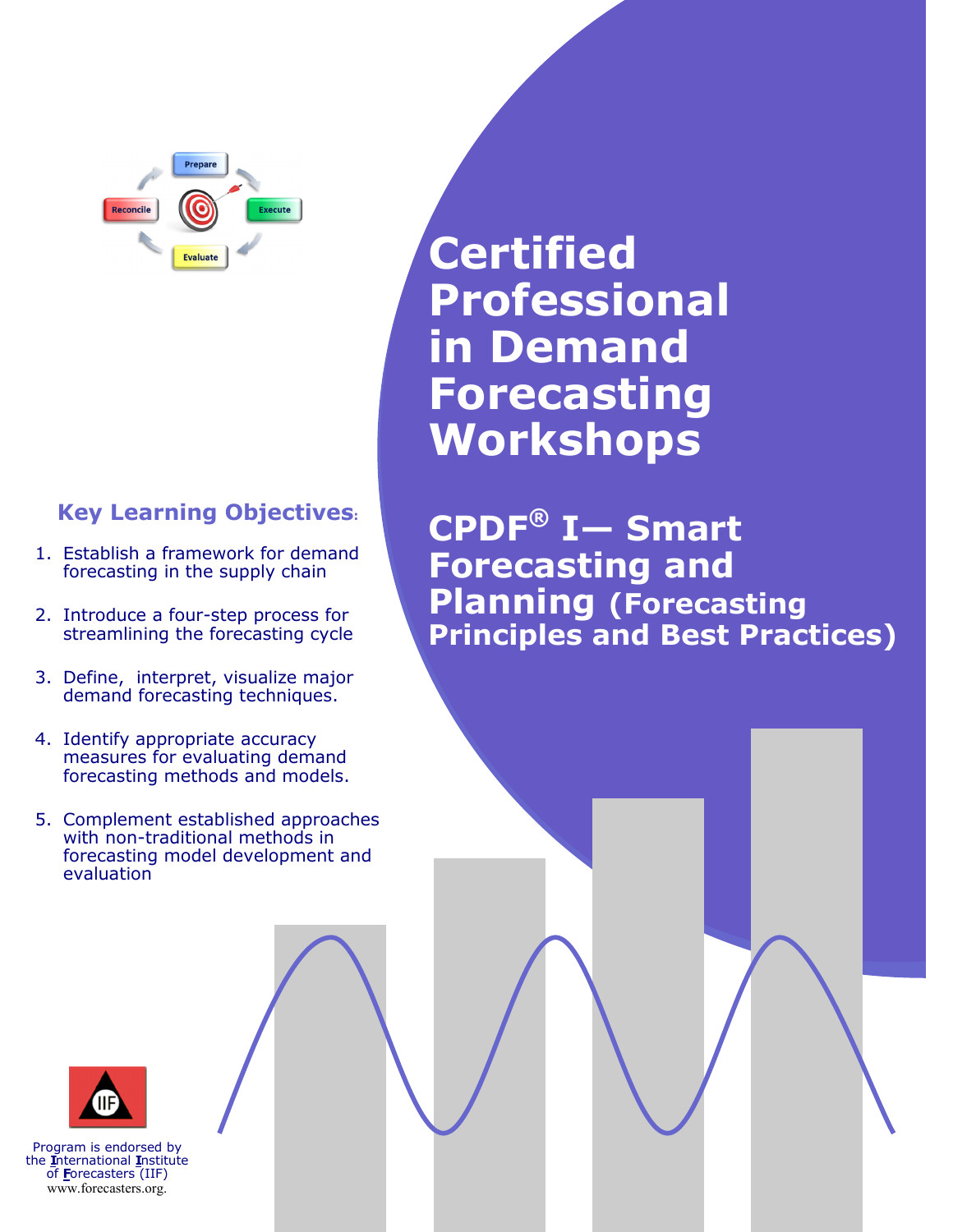#### **WHY STUDY WITH US?**

1.International trainers

2.Trainers have long and global experience in demand management and forecasting.

3.High quality and excellent style of delivery with participative debate and discussion, case studies.

4.E-learning service through a unique Online Web Platform designed exclusively for CPDF Students.

5.100% Student pass rate, endorsed by past and present students in the region.

6.Abilities to enhance local demand date with international experience and theories.

7.Interchange demand forecasting experience management with local culture and knowledge.

# Who Should Attend:

Demand Forecasters **Officially Forecasters**<br>Operational Specialists<br>Demand planners **Demand planners**<br>Supply planners **Supply planner**<br>**Productionners Papply planners<br>Production Managers<br>Operations Managers Trouuction Managers<br>Operations Managers<br>Financial analysts Prefations Manag<br>Financial analysts<br>Market analysts Market analys<br>Research**<br>Research Researchers Forecasters



## **Our Training Partner**

Delphus Inc. i(www.delphus.com )s a privately held corporation, headquartered in Morristown, New Jersey.

Established in 1987, the

company has been dedicated to providing strategic market analyses, forecasting software tools and data mining solutions for sales and marketing managers, inventory and production planners in manufacturing, distribution, retail firms and hospital management operations. Delphus clients list contains names like: Kodak, Lucent Technologies, IBM, TAP Pharmaceutical, Pfizer, and more.

### **Program Leader**

 **Dr. Hans Levenbach** is the founder and President of Delphus Inc., which specializes in predictive-analytic solutions for demand planning in supply chain organizations. He is also an elected Fellow, former President and Treasurer of the International Institute of Forecasters (IIF). He



is also a member of APICS, INFORMS, American Statistical Association and an elected member of the International Statistics Institute. Hans has been instrumental in designing and delivering the "Certified Professional iDemand Forecaster" (CPDF $^{\circledR}$ ) curriculum. .www.cpdftraining.org/curriculum.htm. He is the author of the book: **Change & Chance Embraced: Achieving Agility with Demand Forecasting in the Supply Chain** 

## **What is The CPDF®?**

This is a certification program for demand forecasters and planners working in supply chain industries. The International Institute of Forecasters (IIF), a non-profit membership organization founded in 1980, whose aim is to advance knowledge and research in forecasting, has endorsed it. The CPDF program is a 200 hours curriculum comprised of three modules, CPDF I, CPDF II and CPDF III. Certification can be earned at each of the three levels. The CPDF qualification will address multidimensional job roles in demand forecasting such as data display and validation, database management, dashboard display, understanding quantitative and qualitative projection techniques, model creation and execution, forecast accuracy measurement, model and forecaster performance analysis, organization, and collaborative planning.